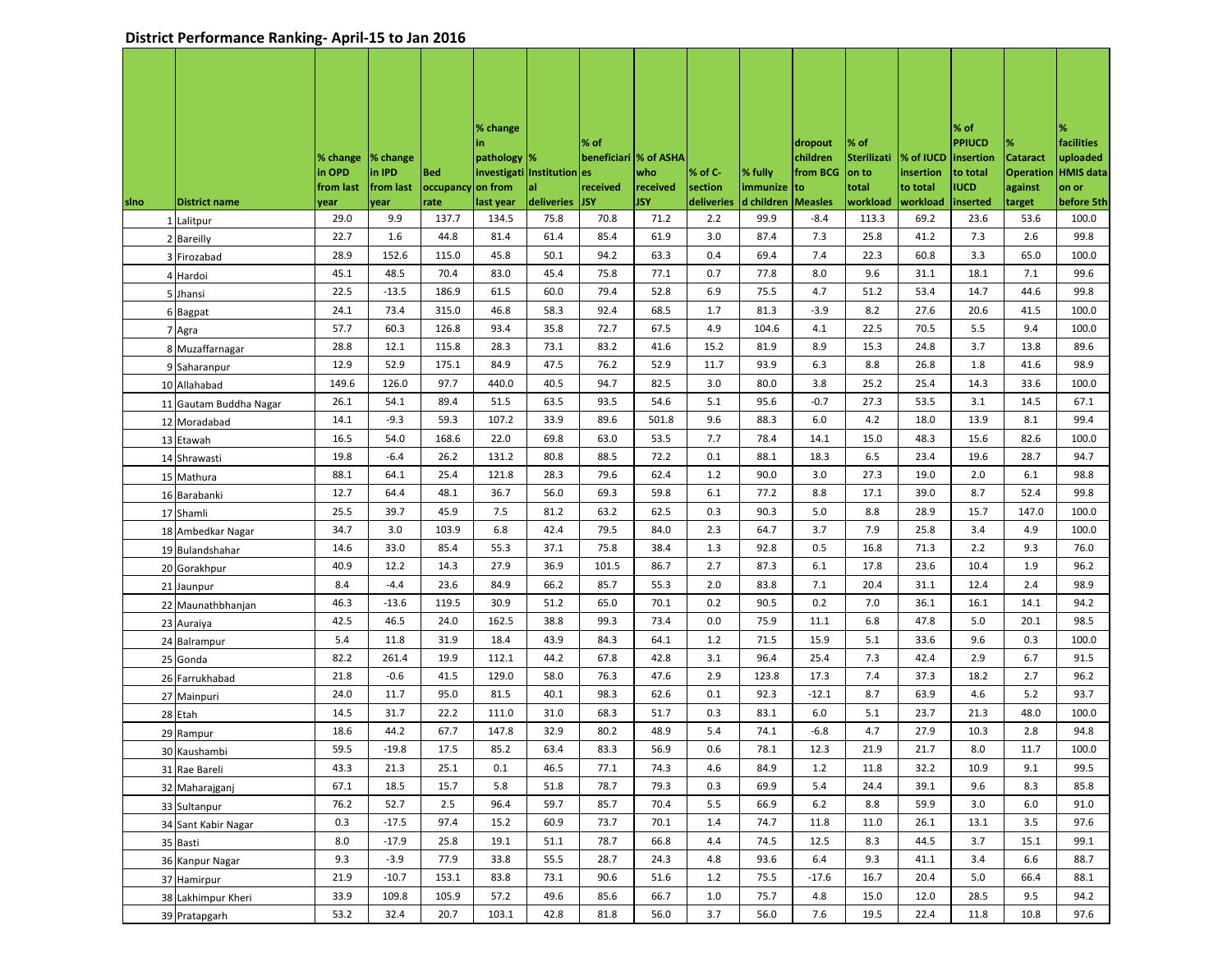|              |                       |                    |                    |                           | % change<br>in             |                  | ∣% of                  |                        |                       |                        | dropout              | % of                 |                        | $%$ of<br><b>PPIUCD</b> | %                            | %<br>facilities              |
|--------------|-----------------------|--------------------|--------------------|---------------------------|----------------------------|------------------|------------------------|------------------------|-----------------------|------------------------|----------------------|----------------------|------------------------|-------------------------|------------------------------|------------------------------|
|              |                       | % change<br>in OPD | % change<br>in IPD | Bed                       | pathology %<br>investigati | Institution es   | beneficiari  % of ASHA | who                    | % of C-               | % fully                | children<br>from BCG | Sterilizati<br>on to | % of IUCD<br>insertion | insertion<br>to total   | <b>Cataract</b><br>Operation | uploaded<br><b>HMIS</b> data |
| <b>s</b> lno | <b>District name</b>  | from last<br>year  | from last<br>year  | occupancy on from<br>rate | last year                  | al<br>deliveries | received<br><b>JSY</b> | received<br><b>JSY</b> | section<br>deliveries | immunize<br>d children | to<br><b>Measles</b> | total<br>workload    | to total<br>workload   | <b>IUCD</b><br>inserted | against<br>target            | on or<br>before 5th          |
|              | 40 Meerut             | 75.7               | 26.8               | 59.8                      | $-30.4$                    | 44.8             | 85.2                   | 52.3                   | 12.9                  | 97.4                   | 9.6                  | 22.4                 | 22.2                   | 11.5                    | 48.1                         | 92.1                         |
| 41           | Deoria                | 54.3               | 112.1              | 3.7                       | 67.2                       | 49.6             | 77.0                   | 78.8                   | 2.9                   | 86.7                   | $-6.7$               | 7.6                  | 48.7                   | 0.9                     | 0.9                          | 72.5                         |
|              | 42 C S M Nagar        | 3.9                | $-20.2$            | 43.9                      | 80.3                       | 42.2             | 97.0                   | 94.7                   | 0.3                   | 107.5                  | 5.8                  | 10.7                 | 29.1                   | 3.0                     | 1.6                          | 79.8                         |
|              | 43 Varanasi           | 22.7               | 3.5                | 53.6                      | 69.3                       | 33.8             | 81.3                   | 74.8                   | 7.2                   | 67.9                   | 7.8                  | 29.2                 | 29.3                   | 7.2                     | 5.9                          | 99.0                         |
|              | 44 Mirzapur           | 13.9               | 11.2               | 78.7                      | 38.9                       | 55.3             | 84.3                   | 56.6                   | 4.8                   | 73.4                   | 3.4                  | 23.2                 | 51.5                   | 9.2                     | 1.4                          | 97.0                         |
|              | 45 Sambhal            | 49.7               | $-2.2$             | 42.5                      | 103.5                      | 35.1             | 86.4                   | 81.2                   | 0.0                   | 72.6                   | 12.6                 | 0.4                  | 17.8                   | 10.4                    | 0.2                          | 87.6                         |
| 46           | Ghazipur              | 23.8               | 15.5               | 37.2                      | 19.7                       | 37.6             | 82.7                   | 72.1                   | 1.5                   | 97.2                   | 9.3                  | 16.0                 | 23.6                   | 21.2                    | 6.4                          | 94.4                         |
| 47           | Kannauj               | 38.9               | 27.0               | 90.7                      | 65.1                       | 56.0             | 76.3                   | 61.8                   | 0.1                   | 74.5                   | 14.9                 | 4.4                  | 43.4                   | 20.3                    | 11.4                         | 87.2                         |
| 48           | Jyotiba Phule Nagar   | 18.2               | $-53.1$            | 26.8                      | 103.9                      | 32.6             | 71.6                   | 67.5                   | 0.0                   | 74.8                   | 10.6                 | 0.0                  | 20.9                   | 27.0                    | 11.8                         | 98.1                         |
| 49           | Mahoba                | 8.6                | $-5.8$             | 53.3                      | 11.5                       | 50.9             | 99.3                   | 27.3                   | 2.3                   | 177.3                  | $-11.6$              | 51.2                 | 38.5                   | 13.4                    | 0.0                          | 100.0                        |
| 50           | Aligarh               | 31.9               | 2.1                | 118.2                     | 26.6                       | 55.9             | 68.3                   | 65.9                   | 0.9                   | 83.8                   | 5.5                  | 9.3                  | 31.0                   | 17.0                    | 8.8                          | 94.3                         |
|              | 51 Jalaun             | 36.6               | $-16.8$            | 74.3                      | 34.3                       | 47.8             | 69.5                   | 48.5                   | 0.8                   | 78.2                   | 0.1                  | 31.7                 | 45.7                   | 8.9                     | 54.2                         | 99.7                         |
|              | 52 Sant Ravidas Nagar | 12.9               | 30.1               | 89.3                      | 25.1                       | 44.1             | 87.1                   | 85.6                   | 0.1                   | 73.2                   | 0.5                  | 22.3                 | 30.0                   | 13.5                    | 12.6                         | 98.5                         |
|              | 53 Shahjahanpur       | 33.5               | 23.2               | 254.6                     | 49.7                       | 37.7             | 73.9                   | 63.3                   | 0.3                   | 79.2                   | 7.9                  | 9.7                  | 27.9                   | 9.0                     | 10.0                         | 100.0                        |
|              | 54 Ballia             | 29.3               | 25.0               | 14.8                      | 100.8                      | 39.8             | 45.3                   | 35.3                   | 1.4                   | 66.8                   | 1.2                  | 11.7                 | 21.7                   | 11.9                    | 0.0                          | 100.0                        |
|              | 55 Unnav              | 27.5               | 30.8               | 73.0                      | $-52.4$                    | 40.1             | 78.8                   | 40.8                   | 2.6                   | 67.3                   | 2.3                  | 10.2                 | 41.6                   | 5.6                     | 7.8                          | 77.1                         |
|              | 56 Hathras            | 8.5                | 3.1                | 56.2                      | $-8.8$                     | 47.6             | 95.4                   | 72.8                   | 0.6                   | 86.8                   | 4.4                  | 8.3                  | 59.6                   | 1.3                     | 0.6                          | 90.5                         |
|              | 57 Hapur              | 8.6                | 13.8               | 3.4                       | 505.0                      | 17.4             | 90.9                   | 71.5                   | 0.1                   | 59.6                   | 4.7                  | 15.5                 | 17.4                   | 11.0                    | 3.6                          | 73.5                         |
|              | 58 Sonbhadra          | 7.5                | $-15.9$            | 33.8                      | 68.8                       | 47.4             | 89.0                   | 70.6                   | 0.1                   | 77.6                   | 3.4                  | 15.8                 | 19.1                   | 1.0                     | 3.3                          | 89.0                         |
| 59           | Sitapur               | 22.3               | 16.8               | 33.6                      | 26.1                       | 55.0             | 81.2                   | 58.6                   | 0.8                   | 84.2                   | 4.1                  | 14.5                 | 16.0                   | 32.3                    | 4.3                          | 99.3                         |
| 60           | Bijnor                | 19.3               | 5.8                | 5.2                       | 58.4                       | 51.6             | 1796.2                 | 580.7                  | 5.4                   | 70.4                   | 5.1                  | 7.3                  | 40.5                   | 4.6                     | 5.1                          | 74.7                         |
| 61           | Chitrakoot            | 3.7                | 15.8               | 42.0                      | 8.0                        | 64.0             | 74.4                   | 58.9                   | 0.0                   | 81.1                   | 6.9                  | 56.4                 | 29.0                   | 1.3                     | 0.0                          | 99.4                         |
| 62           | Pilibhit              | 16.8               | 12.9               | 100.1                     | 25.0                       | 50.3             | 82.0                   | 68.5                   | 1.5                   | 76.4                   | $-7.9$               | 11.8                 | 20.5                   | 7.1                     | 1.5                          | 93.9                         |
| 63           | Bahraich              | $-28.1$            | $-5.0$             | 20.9                      | 37.9                       | 50.8             | 73.8                   | 48.3                   | 3.8                   | 74.9                   | 28.0                 | 6.7                  | 9.5                    | $6.2$                   | 3.4                          | 97.9                         |
| 64           | Kashi Ram Nagar       | 16.9               | 31.1               | 22.3                      | 50.2                       | 45.1             | 76.1                   | 62.3                   | 0.4                   | 61.3                   | 19.2                 | 8.1                  | 17.6                   | 30.6                    | 10.7                         | 81.8                         |
| 65           | Azamgarh              | $-20.2$            | 0.9                | 21.3                      | 152.1                      | 62.9             | 85.6                   | 72.4                   | 1.6                   | 86.7                   | $-1.5$               | 22.1                 | 19.2                   | 16.6                    | 6.0                          | 94.7                         |
| 66           | Lucknow               | 33.7               | $-43.3$            | 59.8                      | 30.3                       | 37.5             | 54.8                   | 23.9                   | 24.5                  | 107.4                  | 12.0                 | 14.4                 | 22.2                   | 32.2                    | 24.2                         | 64.7                         |
| 67           | Siddharth Nagar       | 13.0               | 50.0               | 34.1                      | $-0.4$                     | 40.0             | 53.3                   | 52.1                   | 0.7                   | 84.9                   | 7.4                  | 8.0                  | 26.2                   | 0.7                     | 5.0                          | 93.0                         |
|              | 68 Ghaziabad          | 31.2               | 259.4              | 128.8                     | 59.7                       | 17.8             | 56.7                   | 24.5                   | 7.6                   | 76.1                   | $-13.1$              | 9.7                  | 24.3                   | 16.7                    | 11.3                         | 62.3                         |
|              | 69 Budaun             | 14.2               | 7.0                | 40.1                      | 40.9                       | 48.1             | 88.2                   | 68.7                   | 1.1                   | 79.3                   | 13.2                 | 5.5                  | 13.8                   | 28.0                    | 1.3                          | 94.2                         |
|              | 70 Chandauli          | 17.8               | $-6.7$             | 6.5                       | 67.3                       | 39.6             | 73.8                   | 72.8                   | 0.4                   | 75.7                   | $-1.6$               | 22.8                 | 14.9                   | 0.9                     | 2.5                          | 100.0                        |
|              | 71 Fatehpur           | 16.3               | 18.2               | 15.5                      | 41.5                       | 42.5             | 75.3                   | 61.6                   | 2.6                   | 81.7                   | 5.5                  | 8.3                  | 14.5                   | 12.9                    | 0.5                          | 51.9                         |
|              | 72 Faizabad           | 10.7               | $-4.7$             | 50.0                      | 24.1                       | 52.1             | 57.7                   | 50.0                   | 4.1                   | 76.6                   | 2.4                  | 7.4                  | 23.4                   | 11.3                    | 2.7                          | 99.7                         |
|              | 73 Banda              | 5.1                | 1.3                | 36.0                      | 18.3                       | 61.2             | 81.9                   | 49.9                   | 0.0                   | 76.3                   | 3.3                  | 21.4                 | 28.4                   | 2.0                     | 0.2                          | 95.4                         |
|              | 74 Kanpur Dehat       | 46.8               | 17.9               | 18.1                      | 26.3                       | 39.3             | 65.1                   | 40.9                   | 0.7                   | 64.1                   | 12.9                 | 7.0                  | 40.2                   | 2.8                     | 2.4                          | 67.1                         |
|              | 75 Kushinagar         | 8.6                | $-12.5$            | 4.0                       | 19.5                       | 35.9             | 73.7                   | 61.7                   | 2.0                   | 79.4                   | 1.7                  | 2.6                  | 12.0                   | 29.5                    | 3.0                          | 98.9                         |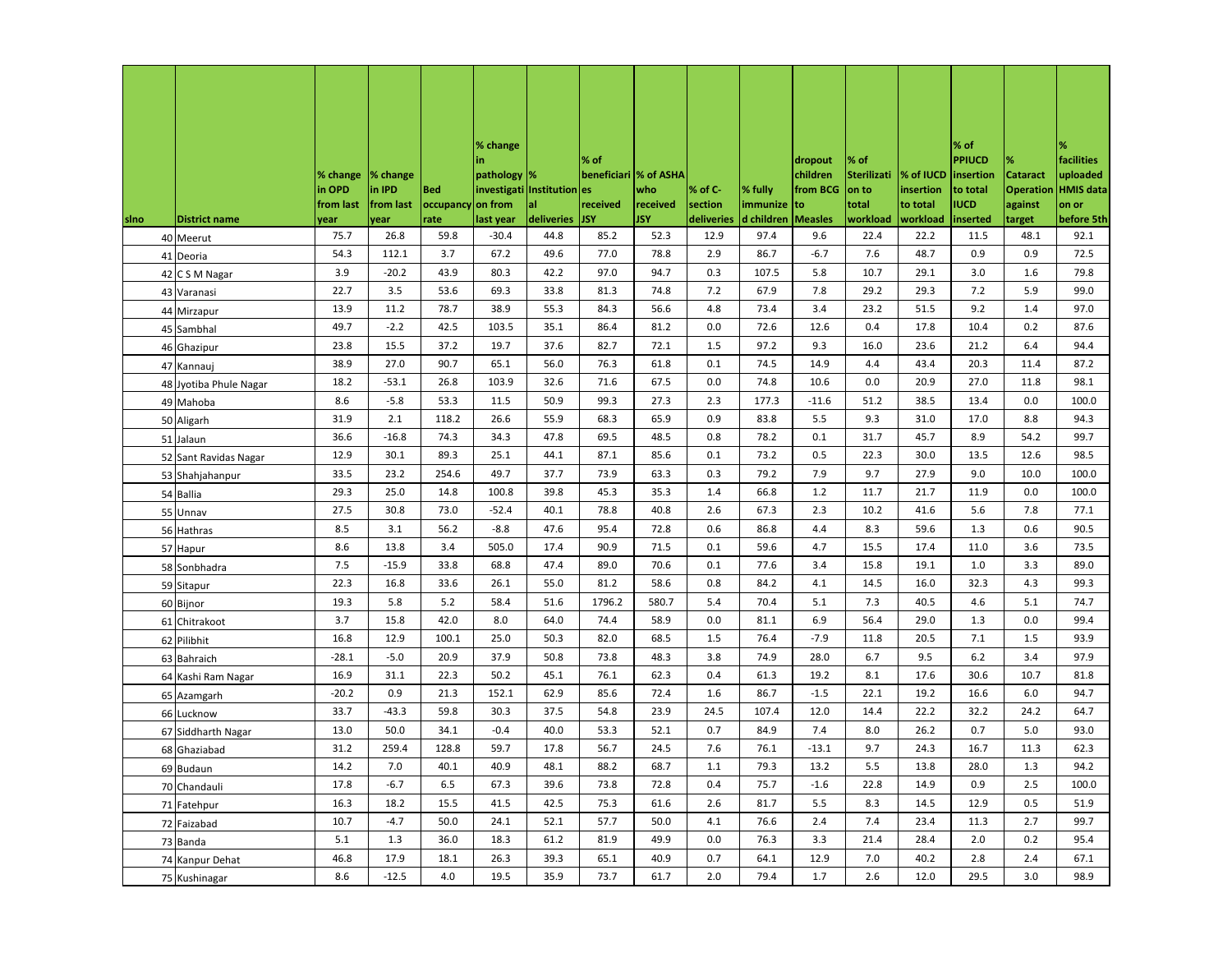| sino | <b>District name</b>   | % of<br>estimated  % of<br>preg<br>women<br>in MCTS | estimated<br>children<br>registered registered<br>in MCTS | % of<br><b>Budget</b><br>utilized<br><b>RCH flexi</b><br>pool<br>against<br>fund<br>available | % of<br><b>Budget</b><br>utilized<br><b>Mission</b><br>flexi pool<br>against<br>fund<br>available | % of<br><b>Budget</b><br>utilized R<br>against<br>fund<br>available | % of<br><b>Budget</b><br>utilized<br><b>NUHM</b><br>against<br>fund<br>available | % of<br><b>Budget</b><br>utilized<br><b>National</b><br>program<br>me<br>against<br>fund<br>available | % of<br>constructi<br>on works<br>complete<br>d/in<br>progress<br>against<br>work<br>sanctione | % Budget<br>utilized in<br>constructi<br>on work<br>against<br>fund<br><b>lavailable</b> | Rate of<br>change of<br>ins del<br>rate | % of<br>pregnancy received<br>identified<br>as HRP | full ANC<br>(3 ANC) | Maternal<br>death<br>reported<br>per 1000<br>expected<br>death | tscore | rank of<br>(tscore | <b>District</b><br>performa<br>nce |
|------|------------------------|-----------------------------------------------------|-----------------------------------------------------------|-----------------------------------------------------------------------------------------------|---------------------------------------------------------------------------------------------------|---------------------------------------------------------------------|----------------------------------------------------------------------------------|-------------------------------------------------------------------------------------------------------|------------------------------------------------------------------------------------------------|------------------------------------------------------------------------------------------|-----------------------------------------|----------------------------------------------------|---------------------|----------------------------------------------------------------|--------|--------------------|------------------------------------|
|      | 1 Lalitpur             | 57.9                                                | 50.4                                                      | 62.0                                                                                          | 22.4                                                                                              | 57.8                                                                | 36.7                                                                             | 25.5                                                                                                  | 100.0                                                                                          | 100.0                                                                                    | 1.4                                     | 1.4                                                | 86.1                | 306.7                                                          | 107    |                    | 75 Best                            |
|      | 2 Bareilly             | 61.0                                                | 57.4                                                      | 61.3                                                                                          | 44.9                                                                                              | 55.5                                                                | 77.9                                                                             | 47.7                                                                                                  | 100.0                                                                                          | 77.0                                                                                     | 41.8                                    | 1.3                                                | 66.4                | 28.4                                                           | 104    |                    | 74 Best                            |
|      | 3 Firozabad            | 56.6                                                | 54.3                                                      | 61.7                                                                                          | 31.1                                                                                              | 66.0                                                                | 44.9                                                                             | 38.7                                                                                                  | 100.0                                                                                          | 57.1                                                                                     | 55.7                                    | 0.6                                                | 71.8                | 51.7                                                           | 103    |                    | 73 Best                            |
|      | 4 Hardoi               | 67.4                                                | 54.2                                                      | 63.4                                                                                          | 39.9                                                                                              | 90.9                                                                | 38.4                                                                             | 23.6                                                                                                  | 97.8                                                                                           | 44.8                                                                                     | 5.8                                     | 2.8                                                | 69.1                | 33.2                                                           | 102    |                    | 71.5 Best                          |
|      | 5 Jhansi               | 63.1                                                | 48.6                                                      | 59.1                                                                                          | 39.8                                                                                              | 60.9                                                                | 33.3                                                                             | 43.8                                                                                                  | 100.0                                                                                          | 72.4                                                                                     | 37.4                                    | 3.0                                                | 61.8                | 349.4                                                          | 102    |                    | 71.5 Best                          |
|      | 6 Bagpat               | 66.6                                                | 69.8                                                      | 52.1                                                                                          | 27.9                                                                                              | 42.0                                                                | 35.7                                                                             | 43.6                                                                                                  | 100.0                                                                                          | 90.8                                                                                     | 14.5                                    | 0.1                                                | 71.5                | 225.8                                                          | 101    | 69.5               |                                    |
|      | 7 Agra                 | 50.4                                                | 46.0                                                      | 58.4                                                                                          | 40.2                                                                                              | 57.9                                                                | 42.8                                                                             | 13.9                                                                                                  | 100.0                                                                                          | 64.3                                                                                     | 13.0                                    | 1.2                                                | 70.5                | 403.1                                                          | 101    | 69.5               |                                    |
|      | 8 Muzaffarnagar        | 45.3                                                | 41.4                                                      | 66.0                                                                                          | 38.6                                                                                              | 84.1                                                                | 54.8                                                                             | 40.2                                                                                                  | 100.0                                                                                          | 96.3                                                                                     | 44.7                                    | 0.5                                                | 85.5                | 12.2                                                           | 100    | 68                 |                                    |
|      | 9 Saharanpur           | 54.8                                                | 43.8                                                      | 69.9                                                                                          | 35.1                                                                                              | 57.7                                                                | 49.4                                                                             | 45.9                                                                                                  | 100.0                                                                                          | 100.0                                                                                    | 16.9                                    | 1.3                                                | 54.9                | 56.3                                                           | 99     | 67                 |                                    |
|      | 10 Allahabad           | 50.6                                                | 34.6                                                      | 52.8                                                                                          | 29.0                                                                                              | 65.0                                                                | 55.2                                                                             | 35.5                                                                                                  | 72.4                                                                                           | 39.2                                                                                     | 17.8                                    | 0.3                                                | 63.7                | 50.9                                                           | 97     | 66                 |                                    |
|      | 11 Gautam Buddha Nagar | 48.6                                                | 25.6                                                      | 53.5                                                                                          | 42.0                                                                                              | 88.6                                                                | 43.0                                                                             | 28.5                                                                                                  | 100.0                                                                                          | 100.0                                                                                    | 0.6                                     | 4.7                                                | 63.3                | 0.0                                                            | 94     | 63                 |                                    |
|      | 12 Moradabad           | 49.0                                                | 39.8                                                      | 65.0                                                                                          | 32.6                                                                                              | 73.8                                                                | 46.1                                                                             | 39.6                                                                                                  | 100.0                                                                                          | 98.9                                                                                     | 54.0                                    | 0.2                                                | 70.1                | 28.2                                                           | 94     | 63                 |                                    |
|      | 13 Etawah              | 67.8                                                | 44.1                                                      | 48.5                                                                                          | 29.4                                                                                              | 68.2                                                                | 25.0                                                                             | 21.8                                                                                                  | 100.0                                                                                          | 62.9                                                                                     | 8.1                                     | 1.2                                                | 55.3                | 421.1                                                          | 94     | 63                 |                                    |
|      | 14 Shrawasti           | 75.1                                                | 44.9                                                      | 56.9                                                                                          | 29.1                                                                                              | 65.3                                                                | 45.0                                                                             | 31.4                                                                                                  | 100.0                                                                                          | 100.0                                                                                    | 14.2                                    | 1.5                                                | 53.1                | 21.5                                                           | 94     | 63                 |                                    |
|      | 15 Mathura             | 50.0                                                | 46.4                                                      | 65.0                                                                                          | 43.3                                                                                              | 71.8                                                                | 46.6                                                                             | 44.8                                                                                                  | 100.0                                                                                          | 90.9                                                                                     | 4.5                                     | 0.2                                                | 85.5                | 330.2                                                          | 94     | 63                 |                                    |
|      | 16 Barabanki           | 76.5                                                | 56.3                                                      | 51.6                                                                                          | 26.1                                                                                              | 32.8                                                                | 40.3                                                                             | 28.2                                                                                                  | 100.0                                                                                          | 93.5                                                                                     | 18.5                                    | 5.3                                                | 62.3                | 37.9                                                           | 93     | 59.5               |                                    |
|      | 17 Shamli              | 44.0                                                | 33.0                                                      | 66.1                                                                                          | 31.6                                                                                              | 69.4                                                                | 37.8                                                                             | 42.3                                                                                                  | 100.0                                                                                          | 100.0                                                                                    | 263.0                                   | 0.2                                                | 67.5                | 144.6                                                          | 93     | 59.5               |                                    |
|      | 18 Ambedkar Nagar      | 59.1                                                | 53.4                                                      | 59.1                                                                                          | 25.6                                                                                              | 80.3                                                                | 53.9                                                                             | 40.5                                                                                                  | 100.0                                                                                          | 89.4                                                                                     | 2.4                                     | 1.0                                                | 76.7                | 112.3                                                          | 92     | 58                 |                                    |
|      | 19 Bulandshahar        | 55.3                                                | 56.6                                                      | 66.1                                                                                          | 36.2                                                                                              | 77.0                                                                | 67.2                                                                             | 49.0                                                                                                  | 100.0                                                                                          | 19.7                                                                                     | 13.4                                    | 1.5                                                | 66.3                | 75.0                                                           | 91     | 57                 |                                    |
|      | 20 Gorakhpur           | 54.5                                                | 47.4                                                      | 74.8                                                                                          | 40.7                                                                                              | 80.1                                                                | 59.3                                                                             | 19.6                                                                                                  | 100.0                                                                                          | 92.3                                                                                     | 2.3                                     | 0.8                                                | 72.3                | 2.7                                                            | 90     | 55.5               |                                    |
|      | 21 Jaunpur             | 61.4                                                | 39.4                                                      | 62.0                                                                                          | 26.7                                                                                              | 65.0                                                                | 39.2                                                                             | 22.5                                                                                                  | 100.0                                                                                          | 87.5                                                                                     | 71.1                                    | 0.2                                                | 76.9                | 54.5                                                           | 90     | 55.5               |                                    |
|      | 22 Maunathbhanjan      | 67.6                                                | 55.4                                                      | 53.2                                                                                          | 30.9                                                                                              | 45.4                                                                | 47.4                                                                             | 26.5                                                                                                  | 100.0                                                                                          | 100.0                                                                                    | 56.2                                    | 2.5                                                | 74.5                | 0.0                                                            | 89     | 54                 |                                    |
|      | 23 Auraiya             | 60.9                                                | 47.0                                                      | 60.7                                                                                          | 35.0                                                                                              | 44.6                                                                | 18.8                                                                             | 33.6                                                                                                  | 71.4                                                                                           | 78.3                                                                                     | 0.8                                     | 0.2                                                | 74.7                | 125.0                                                          | 87     | 52.5               |                                    |
|      | 24 Balrampur           | 67.3                                                | 49.6                                                      | 58.7                                                                                          | 26.3                                                                                              | 66.7                                                                | 42.6                                                                             | 40.8                                                                                                  | 92.9                                                                                           | 90.0                                                                                     | 15.7                                    | 1.5                                                | 63.3                | 201.3                                                          | 87     | 52.5               |                                    |
|      | 25 Gonda               | 60.9                                                | 52.5                                                      | 54.6                                                                                          | 32.4                                                                                              | 46.6                                                                | 23.4                                                                             | 22.1                                                                                                  | 100.0                                                                                          | 100.0                                                                                    | 97.5                                    | 3.0                                                | 52.5                | 2.6                                                            | 86     | 50                 |                                    |
|      | 26 Farrukhabad         | 59.6                                                | 41.3                                                      | 49.6                                                                                          | 29.9                                                                                              | 23.6                                                                | 48.9                                                                             | 29.7                                                                                                  | 100.0                                                                                          | 91.6                                                                                     | $-1.2$                                  | 0.9                                                | 67.8                | 7.5                                                            | 86     | 50                 |                                    |
|      | 27 Mainpuri            | 53.9                                                | 29.1                                                      | 76.2                                                                                          | 36.3                                                                                              | 102.5                                                               | 51.1                                                                             | 27.2                                                                                                  | 70.6                                                                                           | 49.4                                                                                     | 6.5                                     | 0.1                                                | 80.4                | 25.6                                                           | 86     | 50                 |                                    |
|      | 28 Etah                | 73.4                                                | 58.5                                                      | 54.8                                                                                          | 20.5                                                                                              | 65.8                                                                | 43.6                                                                             | 39.4                                                                                                  | 100.0                                                                                          | 100.0                                                                                    | $-3.3$                                  | 0.2                                                | 62.2                | 158.5                                                          | 85     | 48                 |                                    |
|      | 29 Rampur              | 53.9                                                | 61.6                                                      | 59.8                                                                                          | 32.4                                                                                              | 63.0                                                                | 43.2                                                                             | 38.2                                                                                                  | 100.0                                                                                          | 95.9                                                                                     | 4.5                                     | 0.4                                                | 66.7                | 16.5                                                           | 84     | 46.5               |                                    |
|      | 30 Kaushambi           | 74.0                                                | 49.9                                                      | 51.9                                                                                          | 25.4                                                                                              | 62.2                                                                | 29.2                                                                             | 36.1                                                                                                  | 100.0                                                                                          | 40.5                                                                                     | $-9.2$                                  | 0.3                                                | 68.7                | 21.3                                                           | 84     | 46.5               |                                    |
|      | 31 Rae Bareli          | 46.6                                                | 34.7                                                      | 63.4                                                                                          | 23.0                                                                                              | 55.3                                                                | 47.9                                                                             | 16.1                                                                                                  | 97.1                                                                                           | 50.4                                                                                     | 34.0                                    | 0.5                                                | 73.9                | 34.3                                                           | 83     | 44.5               |                                    |
|      | 32 Maharajgani         | 63.2                                                | 50.8                                                      | 62.0                                                                                          | 32.7                                                                                              | 32.8                                                                | 43.2                                                                             | 20.7                                                                                                  | 72.0                                                                                           | 47.1                                                                                     | 22.4                                    | 0.1                                                | 68.7                | 192.3                                                          | 83     | 44.5               |                                    |
|      | 33 Sultanpur           | 59.5                                                | 41.8                                                      | 57.8                                                                                          | 26.1                                                                                              | 49.2                                                                | 53.4                                                                             | 9.2                                                                                                   | 100.0                                                                                          | 35.1                                                                                     | 70.0                                    | 0.1                                                | 64.4                | 3.9                                                            | 82     | 43                 |                                    |
|      | 34 Sant Kabir Nagar    | 65.9                                                | 50.6                                                      | 53.9                                                                                          | 32.8                                                                                              | 47.5                                                                | 47.8                                                                             | 19.9                                                                                                  | 100.0                                                                                          | 98.7                                                                                     | $-2.1$                                  | 0.4                                                | 60.0                | 219.3                                                          | 81     | 38.5               |                                    |
|      | 35 Basti               | 58.0                                                | 42.6                                                      | 59.8                                                                                          | 35.0                                                                                              | 51.6                                                                | 41.6                                                                             | 27.7                                                                                                  | 100.0                                                                                          | 100.0                                                                                    | $-18.0$                                 | 0.2                                                | 59.3                | 100.7                                                          | 81     | 38.5               |                                    |
|      | 36 Kanpur Nagar        | 23.7                                                | 21.7                                                      | 55.9                                                                                          | 31.3                                                                                              | 51.0                                                                | 67.7                                                                             | 29.0                                                                                                  | 100.0                                                                                          | 90.6                                                                                     | 131.5                                   | 0.3                                                | 76.4                | 29.1                                                           | 81     | 38.5               |                                    |
|      | 37 Hamirpur            | 65.2                                                | 50.2                                                      | 55.0                                                                                          | 20.9                                                                                              | 40.0                                                                | 18.0                                                                             | 38.0                                                                                                  | 100.0                                                                                          | 83.3                                                                                     | 10.6                                    | 5.9                                                | 74.0                | 0.0                                                            | 81     | 38.5               |                                    |
|      | 38 Lakhimpur Kheri     | 68.0                                                | 55.0                                                      | 52.7                                                                                          | 32.9                                                                                              | 19.5                                                                | 30.1                                                                             | 20.4                                                                                                  | 58.8                                                                                           | 42.6                                                                                     | 13.8                                    | 0.5                                                | 59.8                | 17.1                                                           | 81     | 38.5               |                                    |
|      | 39 Pratapgarh          | 49.9                                                | 27.4                                                      | 58.9                                                                                          | 29.7                                                                                              | 39.6                                                                | 41.0                                                                             | 32.5                                                                                                  | 100.0                                                                                          | 87.5                                                                                     | 0.4                                     | 0.6                                                | 80.9                | 9.9                                                            | 81     | 38.5               |                                    |